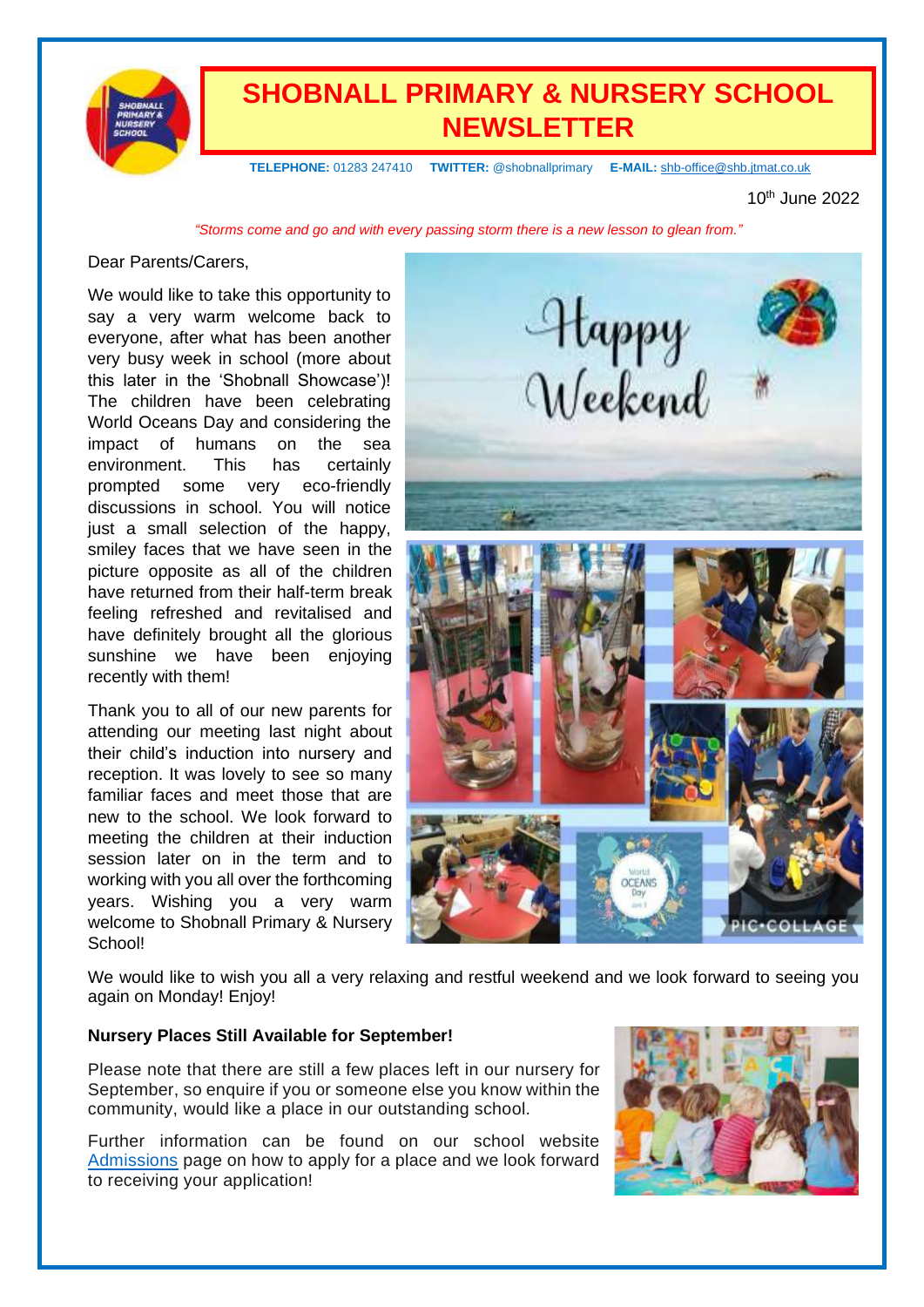#### **Sports Day – Monday 20 June 2022**

We thought we would share with you our arrangements for Sports Day once again, scheduled to take place on **Monday 20 June 2022**. If necessary, the reserve date is Wednesday 22 June 2022.

To ensure for a fully inclusive event, the children will be competing in a range of challenges within their own class zone (see plan here). This worked well last year, and the children loved it! They will be participating in a carousel of track and field events in their zones, allowing parents to spectate from around the edge. Due to the organisation, **EYFS/KS1** will compete in the **morning**, starting at **9.15am** and **KS2** will compete in the **afternoon**, starting at **1.15pm**. At the end



of each session, we will total up the team points, announcing the overall winning house at the end of the day on Twitter. Some other points to note are:

- The PFA are running a barbeque at both events, so please bring some cash if you would like to purchase any drinks or snacks.
- Unfortunately, we are unable to provide a high number of chairs, so you are more than welcome to bring your own to sit on.
- Please could ALL children come appropriately dressed in their PE kit on the day. Please see <https://shobnallprimaryschool.co.uk/school-uniform/> if you need further guidance.
- Please could ALL children ensure they have their water bottles in school with them on the day. If the weather is especially warm, sunhats are essential as is coming to school with sun cream on.

Many thanks to Mrs Welch and Mr Attwood for organising this event, and we look forward to seeing you there for a great day of sporting competition. Many thanks for your support.

#### **Online Safety Tips**

'Metaverse' is a relatively new term to many, however the concept has been around for some time. Videogames, for example, use many aspects of the metaverse; avatars, digital currency, mini-games, and open communication. A metaverse can also take many forms; Fortnite can be seen as a metaverse, as is Roblox. Put simply, a metaverse is an online environment where people interact, play games and express themselves. Away from traditional videogames, there are newer and more 'dedicated' metaverses such as Decentraland, The Sandbox and Somnium Space which are akin to Second Life.



In the guide, you'll find tips on a number of potential risks such as anonymity, psychological impact and unsafe areas.

#### **School Uniform Exchange**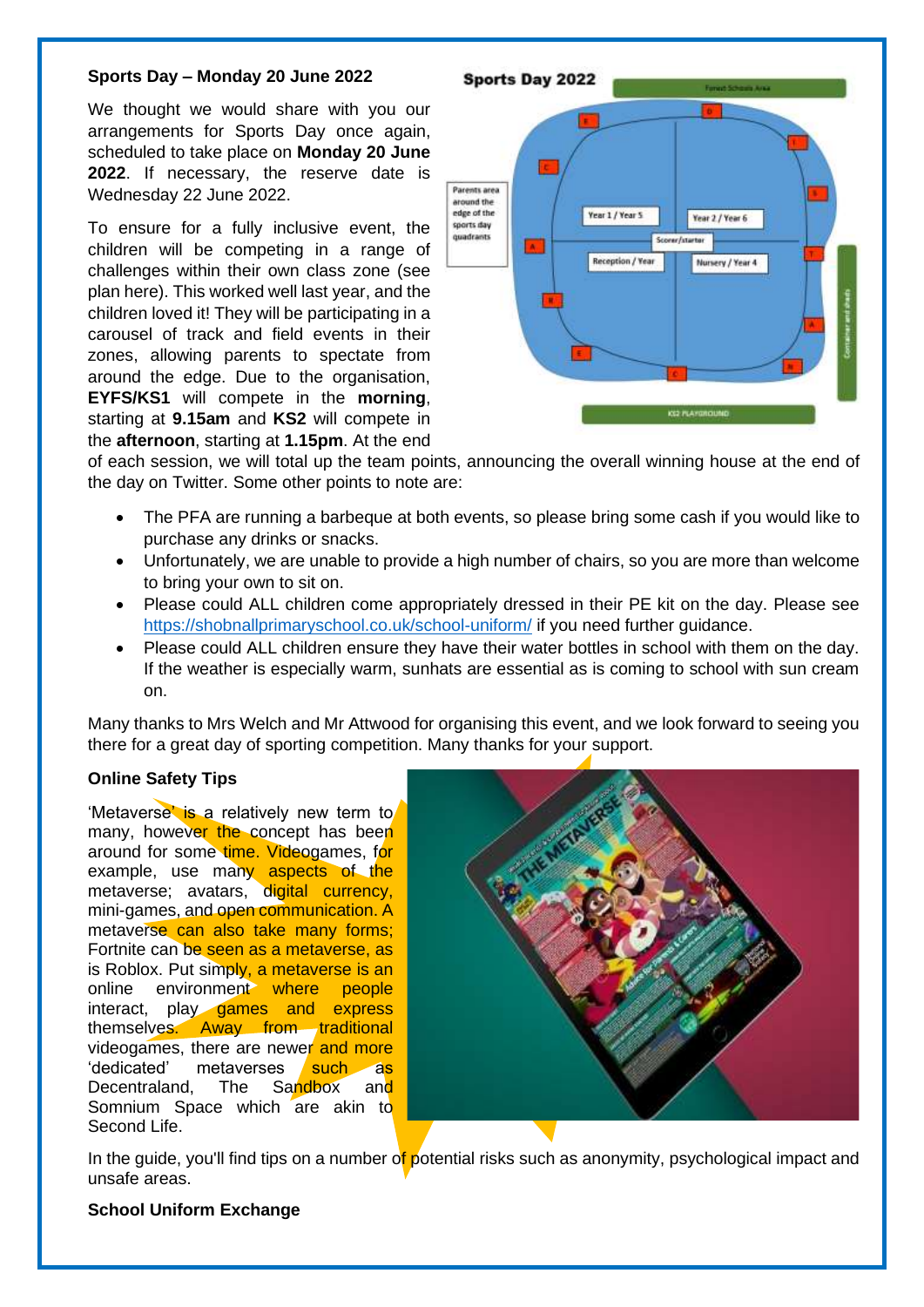Please don't forget the *school uniform exchange*, which continues! There is a box situated just by the main school office for any parents who have items they wish to donate. Please could we ask that these are cleaned and in good condition before placing in the box! Amy Roobottom continues sorting and collating this. As previously stated, if you wish to contact Amy to ask what is available that you might be in need of, please contact the school office via [shb-office@shb.jtmat.co.uk](mailto:shb-office@shb.jtmat.co.uk) and we will ensure this is forwarded to her.





### WEEK COMMENCING 13TH JUNE

| <b>MONDAY - FRIDAY</b>       | 9am - 5pm: Boosters only 18+       |
|------------------------------|------------------------------------|
|                              | 3pm - 5pm: 1st and 2nd doses 5-11s |
| <b>SATURDAY &amp; SUNDAY</b> | <b>CLOSED</b>                      |

TO BOOK AN APPOINTMENT PLEASE CALL 119 OR VISIT: WWW.NHS.UK  $\rightarrow$  BOOK OR MANAGE YOUR COVID-19 VACCINATION  $\rightarrow$  TYPE IN THE POSTCODE DE11 8LH

#### **Hot Lunch Options – 13 June – 17 June 2022**

Next week, we are looking forward to opening our doors at lunchtime for the start of our run of Father's Day lunches! It will be great to see you there!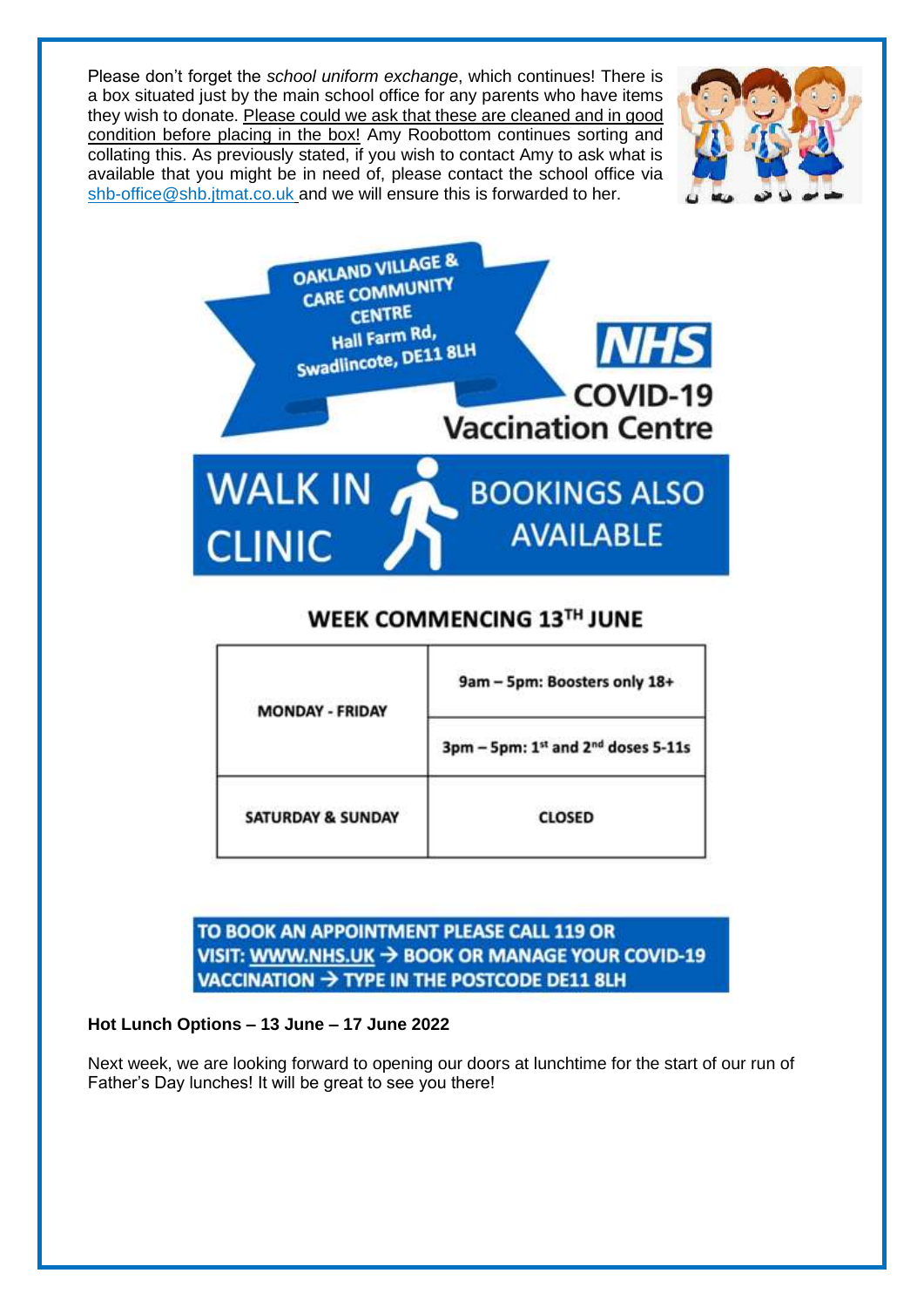| WEEK1<br>W/C 13.6.22 | MONDAY                    | <b>TUESDAY</b>            | WEDNESDAY                 | THURSDAY               | <b>FRIDAY</b>             |
|----------------------|---------------------------|---------------------------|---------------------------|------------------------|---------------------------|
| <b>OPTION ONE</b>    | <b>PORK SAUSAGE</b>       | <b>CHICKEN BURGER</b>     | <b>ROAST TURKEY</b>       | <b>CHICKEN TIKKA</b>   | <b>FISH CAKES</b>         |
|                      | <b>AND MASH</b>           | <b>IN A BUN</b>           | <b>&amp; STUFFING</b>     | RICE & NAAN            | & CHIPS                   |
| OPTION TWO           | <b>QUORN SAUSAGE</b>      | <b>VEGGIE BURGER</b>      | <b>QUORN ROAST</b>        | <b>VEGGIE TIKKA</b>    | <b>VEGGIE NUGGETS</b>     |
|                      | <b>AND MASH</b>           | <b>IN A BUN</b>           | & STUFFING                | <b>RICE &amp; NAAN</b> | & CHIPS                   |
| (a)                  | <b>JACKET POTATO</b>      | <b>JACKET POTATO</b>      | <b>JACKET POTATO</b>      | <b>JACKET POTATO</b>   | <b>JACKET POTATO</b>      |
| <b>OPTION THREE</b>  | <b>CHEESE &amp; BEANS</b> | <b>CHEESE &amp; BEANS</b> | <b>CHEESE &amp; BEANS</b> | CHEESE & BEANS         | <b>CHEESE &amp; BEANS</b> |
|                      | <b>CHOICE OF</b>          | CHOICE OF                 | CHOICE OF                 | CHOICE OF              | <b>CHOICE OF</b>          |
|                      | <b>PUDDINGS</b>           | <b>PUDDINGS</b>           | <b>PUDDINGS</b>           | <b>PUDDINGS</b>        | <b>PUDDINGS</b>           |

# **SHOBNALL SHOWCASE!**

Let's have a sneaky peek as to what has been going on in our classrooms this week…

#### **Nursery**

The Nursery children have begun their final half term with great enthusiasm and energy and are loving their new topic on 'Our Heroes'. This week we have talked about fictional superheroes and the special superpowers they have. The children have immersed themselves in imaginative play with each other, dressing up, making their own props to go with their costumes and reenacting their own stories. The school has certainly been in safe hands this week! Alongside



learning about superheroes, we have begun to practice for sports day with Mr. Attwood and have been looking at closer detail at our bodies and tried hard to draw a more detailed picture of ourselves. Our pencil grip and control have most definitely improved whilst being at Nursery! On Wednesday it was World Ocean Day. The children listened attentively to a story about our polluted oceans and were horrified to learn how the animals were getting hurt by this! Milo commented, "I always put my rubbish in the bin!" We then used some recycled materials to create our own sea creatures that we saw in the story. What a fantastic first week back!

#### **Reception**

It has been an exciting week as the children returned for their last half term in Reception- where has the time gone?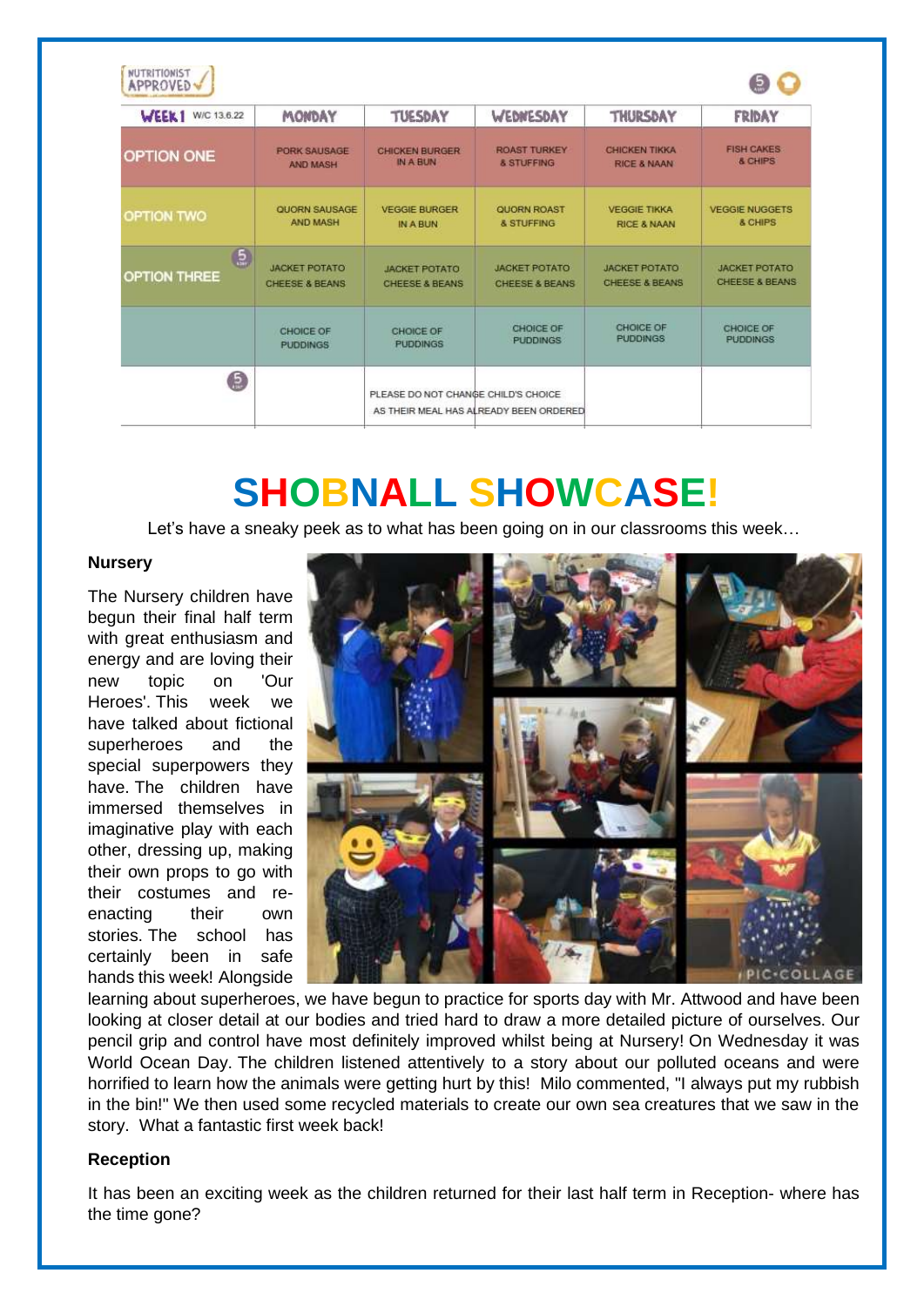The children were eager to share their half term adventures and had lots of fun asking and answering many questions about a variety of activities they took part in over the holiday.

We celebrated World Oceans Day on Wednesday with a focus on marine pollution. The children were shocked to learn about the impact litter has on our precious sea creatures.

After listening to the story 'Clean Up,' by Dapo Adeola and Nathan Bryon the children created their own clean-up crew and discussed ways we could protect the Oceans. They were also extremely



interested when exploring various plastic and cardboard items such as cups and straws and recognised how and why plastic is harmful to all animals.

The children also embraced their creativity as they used a range of plastic items to create sea creatures which included, jellyfish with bubble wrap tentacles, crabs with star claws, turtles with yogurt carton shells and a rainbow fish filled with cellophane!

A fantastic start to the half term Reception!

#### **Year 1**

Year 1 have had a great week back. In English we have been focusing on writing leaflets for our forest school. The children have really enjoyed getting creative with this by reflecting on a fantastic time they had last term. In maths we have been looking at numbers to 100 and looking at the different patterns we spot in a 100 square. This week for topic we have been doing some geography where they have explored the local area for physical and human features. They enjoyed talking about the coastal areas of the UK. The children have all tried their very hardest for their phonics screening and they should all be very proud of themselves for the hard work and dedication to their reading! Well done Year 1!

#### **Year 2**

Year 2 have had a jam-packed week full of learning. In English the children learnt about plastic pollution through reading the story 'Somebody Swallowed Stanley' by Sarah Roberts. This book, about a plastic bag being mistaken for a jellyfish and being eaten by different sea creatures, inspired Year 2 to write their own stories. The children were very creative and wrote stories about cans being mistaken for lobsters, face masks being mistaken for fish and fishing wire being mistaken for eels. Luckily, by the end of their stories, the misplaced rubbish was recycled and turned into something new! In Maths Year 2 have learnt in greater depth about a variety of scales (measuring scales, thermometers and measuring jugs) and have been able to accurately count in increments of 2s, 5s and 10s to read the different scales. In the afternoons, the children have enjoyed their new unit in science learning about plants. Year 2 observed Miss Martin-Mills planting some seeds and then had the opportunity to plant their own. These planters will now be the children's responsibility until the end of term as they will have to water them, de-weed and nurture the seeds so that they will hopefully grow before the end of term!

#### **Year 3**

This week, Year 3 have been learning about time in their maths lessons. The children have identified the number of days in each month, year and leap year. Talking about time regularly at home will support the children to gain confidence in telling the time. In our English lessons, we have been learning about calligram poems. A calligram is a piece of text arranged in a way that creates an image relating to the topic of the poem. The children have enjoyed exploring a range of calligrams and are looking forward to creating their own. We have continued reading 'The Iron Man' in our guided reading lessons. This week, the children have focused on the skill of inference by inferring characters' thoughts, feelings and motives based on their actions. A great week back, well done Year 3.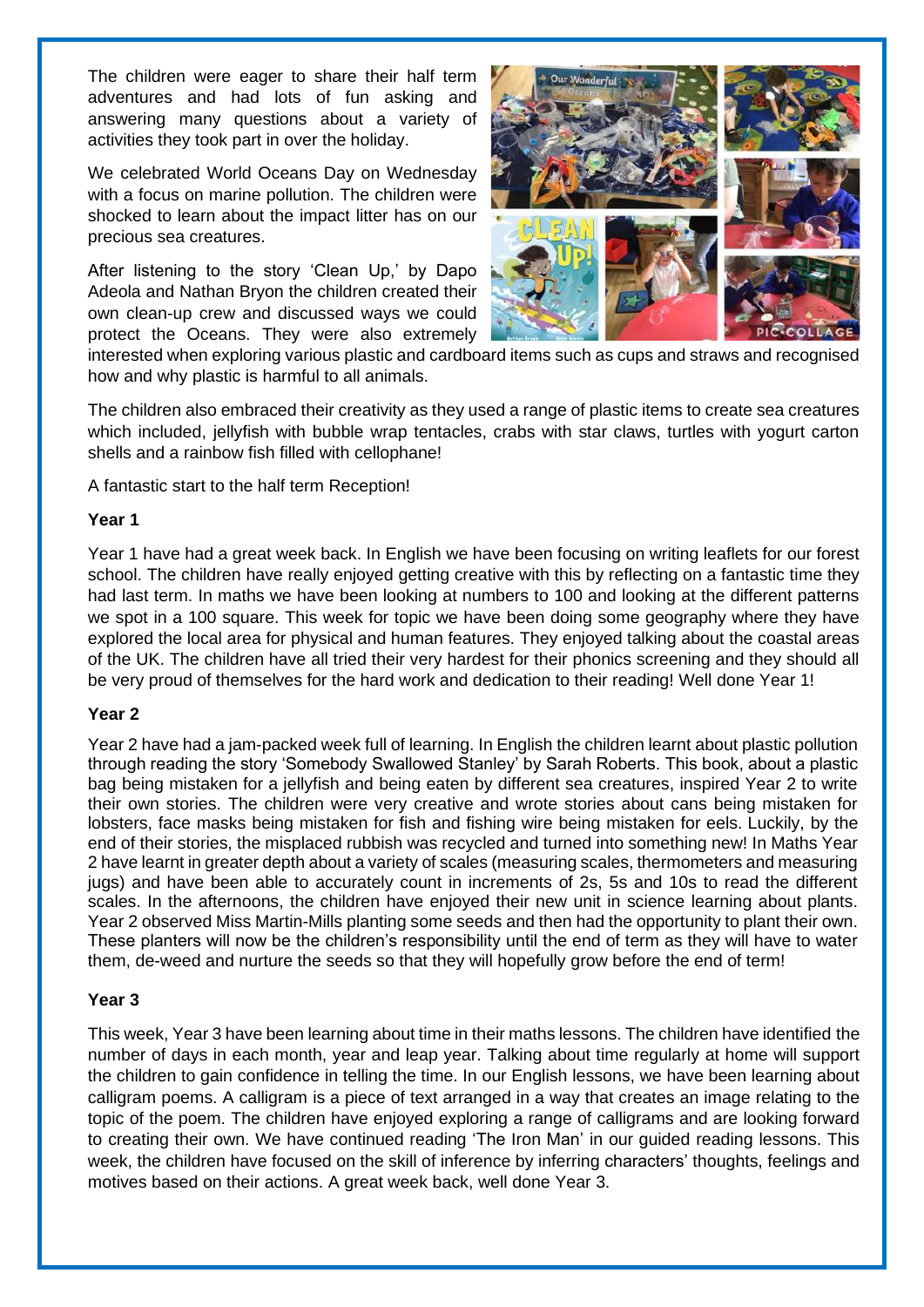

#### **Year 4**

Year 4 have had a wonderful first week back! In maths, we have continued with our unit of money, where the children have been applying their knowledge of the four operations to answer problem solving and reasoning questions. In English, the children have been working towards writing their own Egyptian narrative, which the children are loving and I cannot wait to read them. Across the

curriculum, the children have been learning about the importance of the noble 8 fold for Buddhists and how Buddhists approach their life in order to follow the path of the noble 8-fold. Furthermore, the children have also created a poem to raise awareness of pollution in the ocean in support of World Ocean Day. Finally, the children have continued to work so hard on their timetables in preparation for their multiplication check in the coming weeks. Keep up the good work Year 4!

#### **Year 5**

Year 5 have started writing a film review for English which they have really enjoyed; they have watched a short film called Lava.

It has been a fabulous week but a sad one as it was the final Forest School! The children have thoroughly enjoyed every session. A huge thank you to Miss Lord for planning and delivering such brilliant sessions.

In RE this week, the children have started learning about Hinduism again. They have thoroughly enjoyed this as they love our class RE mascot called Auberon.

A group of children played in a dodgeball competition at John Taylor High School against other primary schools this week and they were amazing! Well done to Amy, Ben, Sophia, Elise, Rosie and Jaiden who showed determination and resilience throughout this tough competition.





#### **Year 6**

What a great week back for Year 6! All pupils have been working hard in maths, applying their knowledge of the four operations to various contexts in problem solving and reasoning calculations. In Reading, the children have been focusing on Kensuke's Kingdom by Michael Morpurgo and have evaluated the effectiveness of the opening chapter by analysing the language used and how the author captures

the reader's interest. Year 6 have enjoyed Commando Joe's activities with Mr Attwood and loved their first forest school session with Miss Alexander! They have also squeezed in some rehearsals in preparation for their performance of Robin Hood later this term.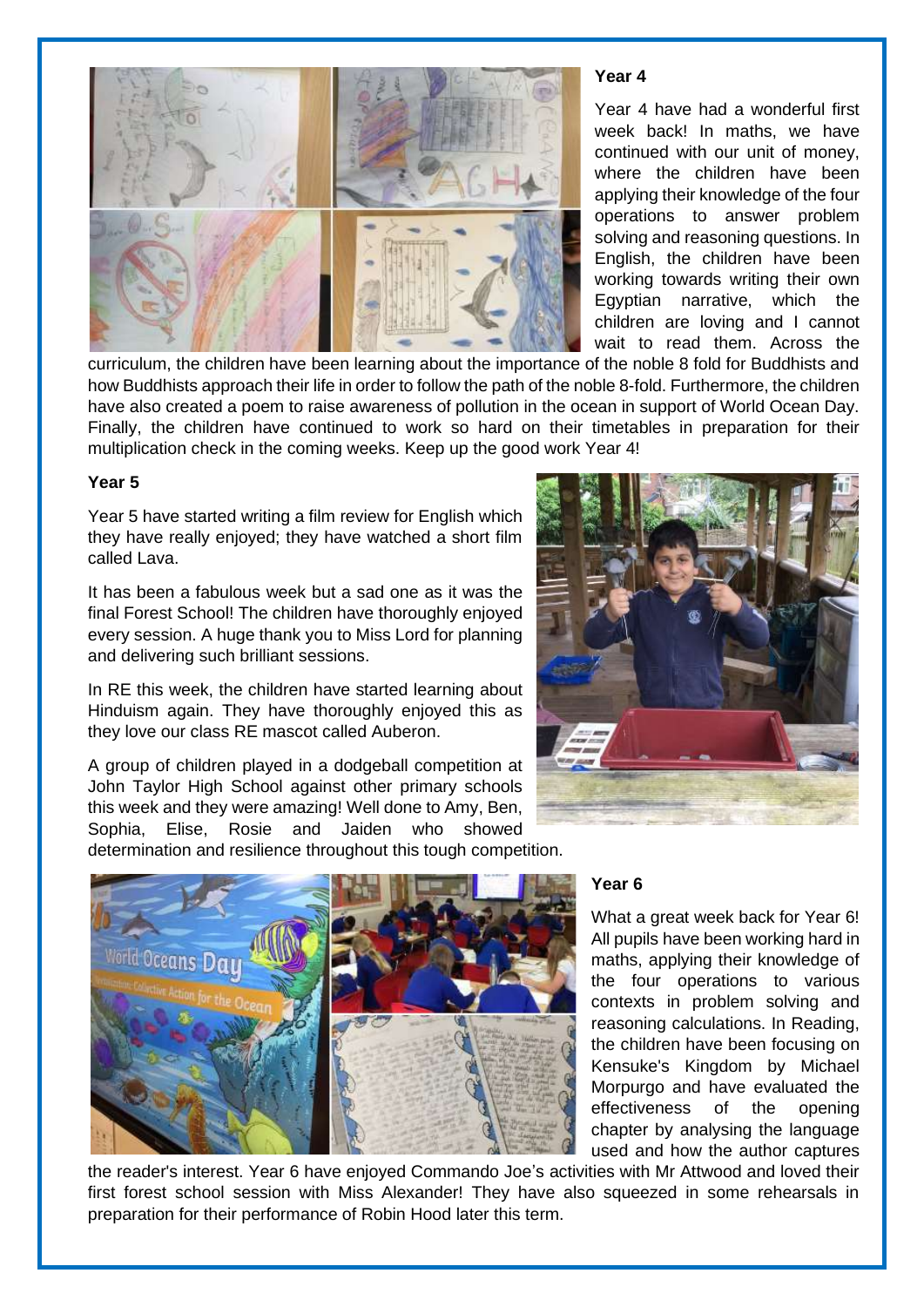#### **Reading Corner**

This week's recommended read is for children aged 9+…

#### **Escape to the River Sea**

*Written by Emma Carroll*

Writing a sequel to a much-loved book that has deservedly achieved 'classic' status is no mean feat, but Emma Carroll has risen to the task masterfully. While it is a delight to meet again characters such as among others, Maia, Finn, Miss Minton and Clovis, this is a unique story with its own distinctive voice. It is such a relief that there has been no attempt to pastiche the voice or style of Ibbotson. Carroll is esteemed in her own right as an author of gripping historical adventures, and this is no exception.

The central character, Rosa, escaped from Vienna (a nice link to Ibbotson's birthplace) on the Kindertransport and spent the war years at the dilapidated West Country mansion house owned by Sir Clovis and Lady Prue, surrounded by the girls from an evacuated London

school and the animals from the local zoo. Post war loneliness and the arrival of Dr Yara Fielding, a young scientist, is the catalyst for the next stage of her adventure, in the beautifully evoked Amazon rainforest where she finds the perfect found family and starts to come to terms with what might have happened to her mother and sister. But the lingering horrors of war are reaching out into the jungle too and there are dangers to face and villains to defeat. There are some fascinating themes to explore in this rich and enjoyable text: exploitation of land and resources in both the UK and the Amazon basin, the ethics of keeping animals in captivity; or the fate of child refugees whether during WWII or in the present time. Invaluable also for topic work on rainforests, South America or rivers this book will be thoroughly and deservedly welcomed in KS2 classes everywhere.

| Reception         | Aleem A   | Ayesha N        |
|-------------------|-----------|-----------------|
| Year 1            | Everyone  | Everyone        |
| Year 2            | Eisa L    | Fatima S        |
| Year 3            | Kinza M   | Flora P         |
| Year 4            | Azaan W-M | Zahra K         |
| Year 5            | Jaiden E  | <b>Bethan P</b> |
| Year <sub>6</sub> | Alvs J    | Ibrahim K       |

#### **Head Teacher's Awards Lunchtime Star Awards**

| <b>Reception</b> | Yahya K  |
|------------------|----------|
| Year 1           | Alina P  |
| Year 2           | Alfie H  |
| Year 3           | Inayah A |
| Year 4           | Freya B  |
| Year 5           | Elise K  |
| Year 6           | Alvs J   |

#### **Team Points**

| <b>Team Points</b>              | <b>Claymills</b> | <b>Rosliston</b> | <b>Sinai</b>     | Trent            |
|---------------------------------|------------------|------------------|------------------|------------------|
| Points (Week Ending<br>10.06.22 | 102              | 84               | 90               | 123              |
| Position                        | $2nd - 3$ Points | $4th - 1$ Point  | $3rd - 2$ Points | $1st - 4$ Points |
| <b>Running Total</b>            | 3                |                  |                  |                  |

#### **Summer Term Diary Dates**

| Event                                             | Date/Time                            |
|---------------------------------------------------|--------------------------------------|
| Father's Day Lunches - Reception                  | Monday 13 <sup>th</sup> June 2022    |
| <b>Father's Day Lunches - Year 1</b>              | Tuesday 14 <sup>th</sup> June 2022   |
| <b>Father's Day Lunches - Year 2</b>              | Wednesday 15 <sup>th</sup> June 2022 |
| Father's Day Lunches - Year 3 & Year 4            | Thursday 16 <sup>th</sup> June 2022  |
| <b>Father's Day Lunches - Year 5 &amp; Year 6</b> | Friday 17 <sup>th</sup> June 2022    |

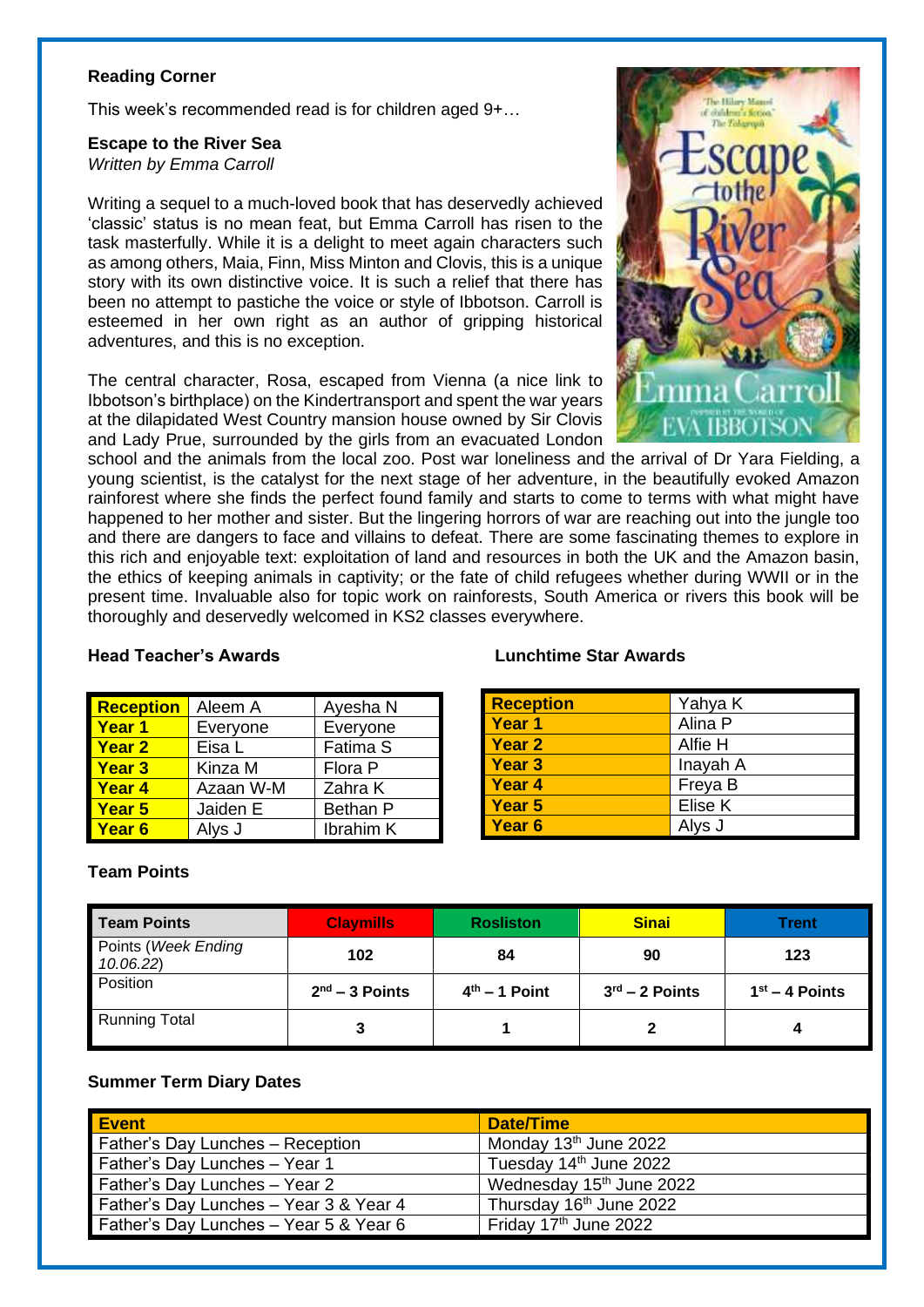| <b>Sports Day</b>                           | Monday 20 <sup>th</sup> June 2022    |
|---------------------------------------------|--------------------------------------|
| $EYFS/KS1 - 9.15am$                         |                                      |
| $KS2 - 1.15$ pm                             |                                      |
| <b>Reserve Sports Day</b>                   | Wednesday 22 <sup>nd</sup> June 2022 |
|                                             |                                      |
| $EYFS/KS1 - 9.15am$                         |                                      |
| $KS2 - 1.15$ pm                             |                                      |
| Year 4, 5 & 6 Brewhouse Performance - Robin | Thursday 30th June 2022              |
| <b>Hood</b>                                 |                                      |
| Non-Uniform Day                             | Friday 1 <sup>st</sup> July 2022     |
| <b>PFA Summer Bingo</b>                     | Wednesday 6 <sup>th</sup> July 2022  |
| JTMAT INSET Day - School Closed             | Friday 8 <sup>th</sup> July 2022     |
| <b>Nursery Graduation</b>                   | Tuesday 19th July 2022               |
| School Closes for Summer                    | Wednesday 20 <sup>th</sup> July 2022 |

#### **Diary Dates 2021-2022**

| <b>Event</b>             | Date/Time                            |
|--------------------------|--------------------------------------|
| JTMAT INSET Day          | Friday $8th$ July 2022               |
| School Closes for Summer | Wednesday 20 <sup>th</sup> July 2022 |

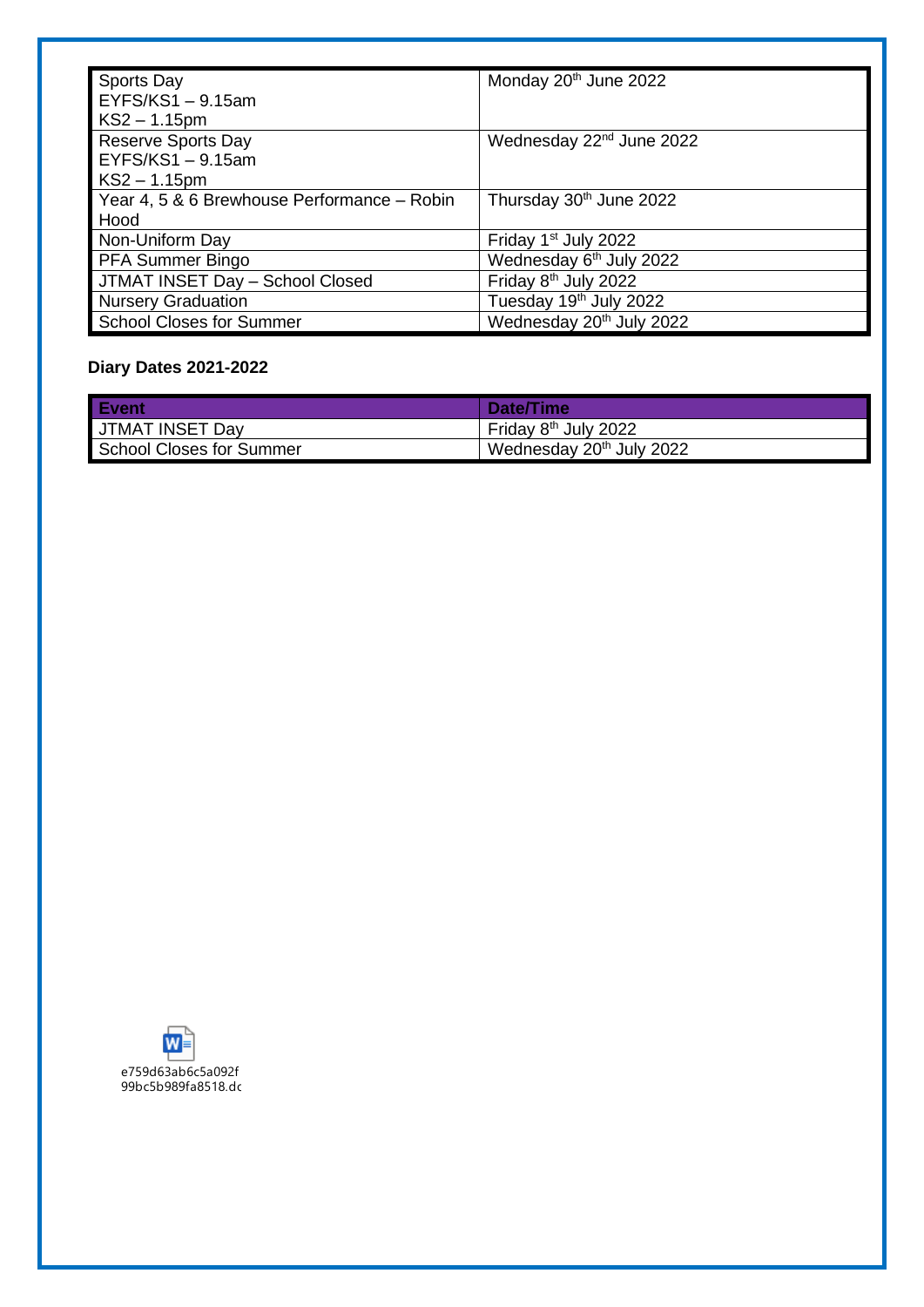